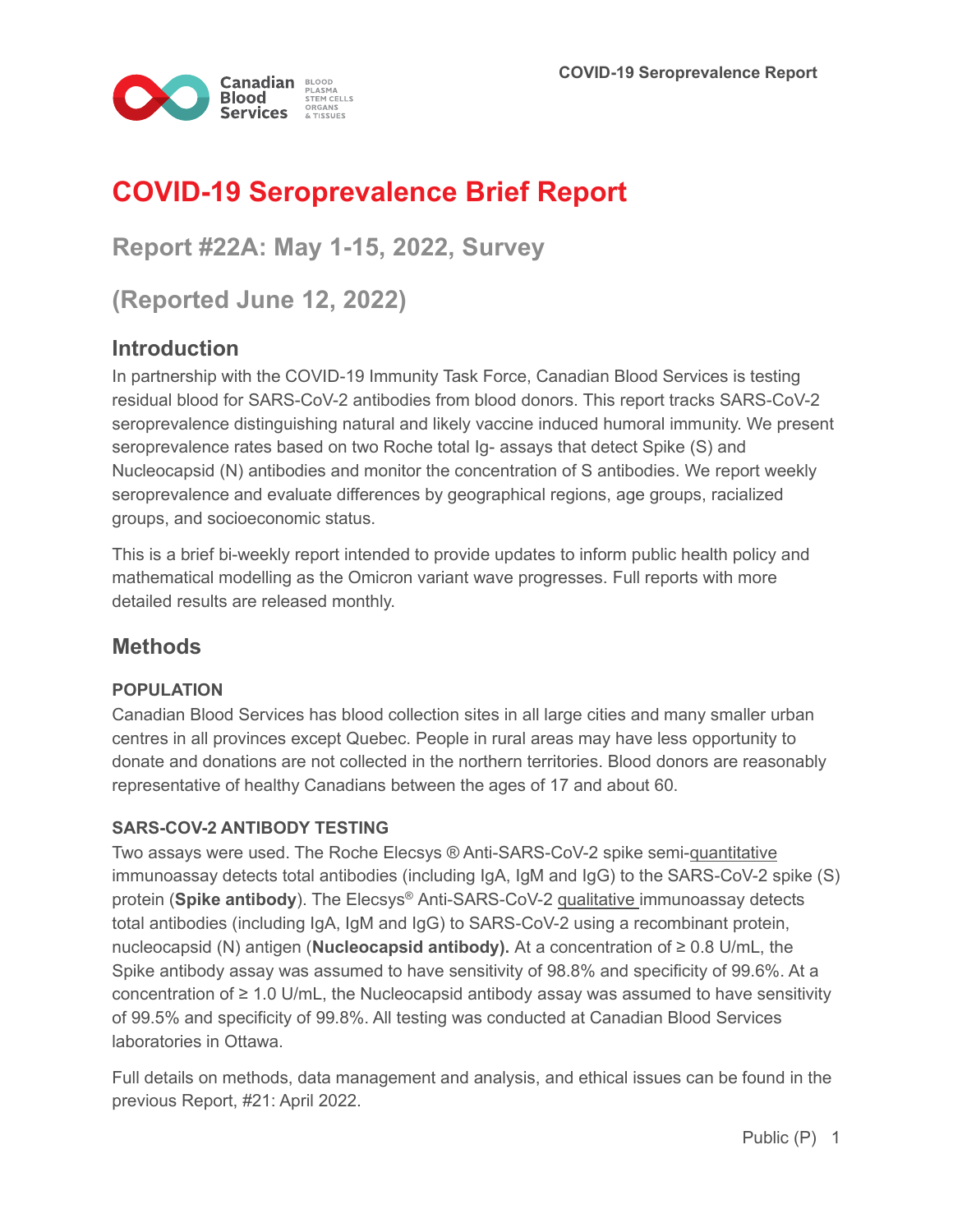

### **Results**

Between May 1 and May 15, 2022, a total of 15,958 unique donors were tested for SARS-CoV-2 antibodies.

Spike antibody results indicate a SARS-CoV-2 humoral response to vaccination or natural infection. Almost all donors (100% (95% CI, 99.79, 100.00) had a positive test for spike antibody. A peak in blood concentration followed by decline is expected after vaccination. Spike antibody concentrations are shown since September 2021 gradually decreasing (Figure 1). In December, concentrations increased in older age groups and in January, median Spike antibody concentrations increased in all age groups and were highest in those aged 60-69 and 70+. This is likely related to administration of third doses starting in December 2021/January 2022 and consistent with policies to vaccinate older age groups earlier. From January to April these concentrations decreased, however, in May the median Spike concentrations once again increased, particularly in the older age groups. This is likely due to the administration of a fourth dose. It is possible that new infections would also result in higher concentrations of spike antibody.

The nucleocapsid seroprevalence is indicative of natural infection (Table 1). There was an increase over the 15-day reporting period from 40.04% (95% CI, 38.90, 41.18%) in the last week of April to 42.85% (95% CI, 41.76, 43.94%) to 46.08% (95% CI, 44.97, 47.18) by mid-May, consistent with a second wave of the Omicron variant in late March and April. Consistent with previous surveys, donors aged 17-24 years old had the highest seroprevalence rate compared to other age groups (65.14% (95% CI 62.05, 68.24%)). The seroprevalence rate increased in all provinces, however few samples were tested from some Atlantic provinces. Racialized groups continue to have higher seroprevalence compared with white donors (54.95% (52.47, 57.43%) vs 43.89% (42.60, 45.17%)).

## **Conclusion**

Vaccine related antibody concentrations are high. While there is evidence of waning antibody concentrations since roll-out of the third shot in January, by May concentrations are beginning to increase consistent with early roll-out of the fourth shot. Despite nearly all donors having vaccine related antibodies as of December 2021, by mid-May 2022 the infection related antibody rate is more than eight times the seroprevalence rate observed prior to the emergence of the Omicron variant.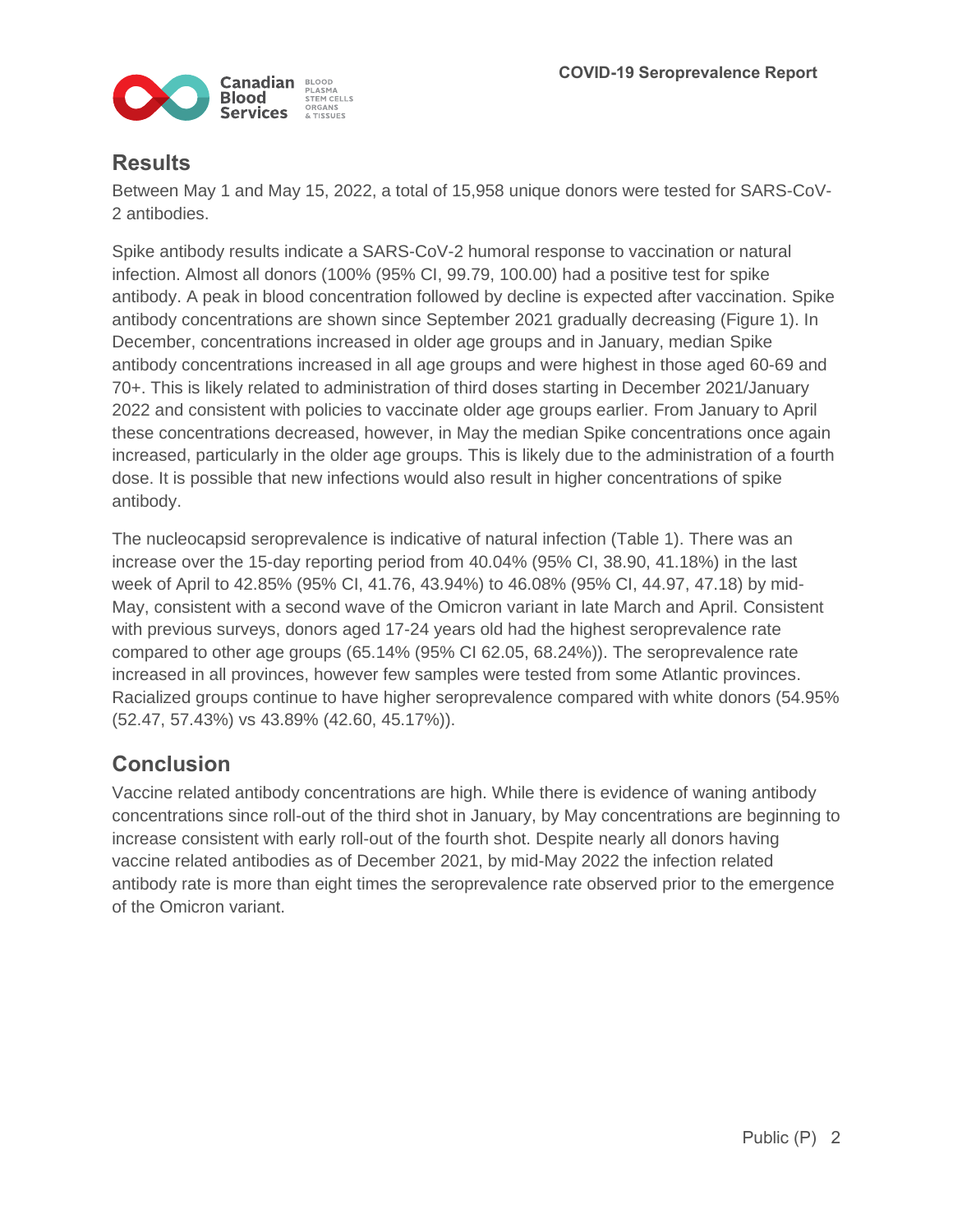**May 2022**



**Table 1.** Weekly SARS-CoV-2 seroprevalence by sociodemographic variables by natural infection (nucleocapsid) results in April and May 2022 (weighted for population demographics and adjusted for test characteristics (sensitivity and specificity)).

|                         |                                |                                  | <b>April 24-30</b>                |              |                                |                                  | May $1 - 7$                       |              | May $8 - 15$                   |                                  |                                   |              |
|-------------------------|--------------------------------|----------------------------------|-----------------------------------|--------------|--------------------------------|----------------------------------|-----------------------------------|--------------|--------------------------------|----------------------------------|-----------------------------------|--------------|
|                         | Crude                          |                                  | <b>Adjusted</b>                   |              | Crude                          |                                  | <b>Adjusted</b>                   |              | Crude                          |                                  | <b>Adjusted</b>                   |              |
|                         | <b>Number</b><br><b>Tested</b> | <b>Number</b><br><b>Positive</b> | <b>Percent</b><br><b>Positive</b> | 95% CI       | <b>Number</b><br><b>Tested</b> | <b>Number</b><br><b>Positive</b> | <b>Percent</b><br><b>Positive</b> | 95% CI       | <b>Number</b><br><b>Tested</b> | <b>Number</b><br><b>Positive</b> | <b>Percent</b><br><b>Positive</b> | 95% CI       |
| <b>Sex</b>              |                                |                                  |                                   |              |                                |                                  |                                   |              |                                |                                  |                                   |              |
| Female                  | 3,049                          | 1,186                            | 37.88                             | 36.30, 39.46 | 3,360                          | 1,426                            | 41.76                             | 40.25, 43.27 | 3,341                          | 1,510                            | 44.93                             | 43.39, 46.47 |
| Male                    | 4,149                          | 1,659                            | 42.32                             | 40.67, 43.97 | 4,599                          | 1,937                            | 44.01                             | 42.44, 45.58 | 4,658                          | 2,112                            | 47.28                             | 45.70, 48.87 |
| Age                     |                                |                                  |                                   |              |                                |                                  |                                   |              |                                |                                  |                                   |              |
| $17 - 24$               | 533                            | 311                              | 58.86                             | 55.63, 62.10 | 628                            | 396                              | 62.50                             | 59.54, 65.46 | 576                            | 379                              | 65.14                             | 62.05, 68.24 |
| 25-39                   | 1,920                          | 936                              | 49.04                             | 46.70, 51.39 | 2,165                          | 1,107                            | 51.58                             | 49.36, 53.80 | 2,129                          | 1,159                            | 55.77                             | 53.54, 58.00 |
| 40-59                   | 2,621                          | 1,109                            | 42.58                             | 40.62, 44.54 | 2,934                          | 1,288                            | 43.68                             | 41.83, 45.54 | 2,982                          | 1,403                            | 47.25                             | 45.38, 49.12 |
| $60+$                   | 2,124                          | 489                              | 20.73                             | 18.95, 22.51 | 2,232                          | 572                              | 24.84                             | 23.03, 26.64 | 2,312                          | 681                              | 28.66                             | 26.79, 30.53 |
| <b>Province</b>         |                                |                                  |                                   |              |                                |                                  |                                   |              |                                |                                  |                                   |              |
| <b>British Columbia</b> | 1,246                          | 500                              | 40.54                             | 37.95, 43.12 | 1,210                          | 501                              | 41.98                             | 39.33, 44.63 | 1,358                          | 602                              | 44.42                             | 41.89, 46.95 |
| Alberta                 | 1,447                          | 685                              | 50.08                             | 47.13, 53.02 | 1,306                          | 658                              | 52.76                             | 49.77, 55.75 | 1,555                          | 824                              | 54.65                             | 51.89, 57.40 |
| Saskatchewan            | 353                            | 153                              | 42.72                             | 37.19, 48.25 | 312                            | 132                              | 44.35                             | 38.67, 50.03 | 344                            | 157                              | 46.47                             | 41.07, 51.88 |
| Manitoba                | 384                            | 163                              | 45.34                             | 40.39, 50.29 | 381                            | 191                              | 51.53                             | 46.29, 56.76 | 402                            | 180                              | 45.53                             | 40.43, 50.62 |
| Ontario                 | 2,868                          | 1,078                            | 37.48                             | 35.76, 39.20 | 3,671                          | 1,509                            | 41.16                             | 39.67, 42.66 | 3,297                          | 1,501                            | 45.80                             | 44.19, 47.40 |
| New Brunswick           | 350                            | 125                              | 36.94                             | 32.09, 41.78 | 422                            | 164                              | 41.08                             | 34.60, 47.55 | 418                            | 150                              | 37.45                             | 31.02, 43.89 |
| Nova Scotia             | 382                            | 96                               | 25.17                             | 20.27, 30.07 | 441                            | 140                              | 31.71                             | 26.24, 37.17 | 437                            | 149                              | 33.49                             | 27.94, 39.04 |
| Prince Edward<br>Island | 57                             | 12                               | 34.53                             | 20.14, 48.93 | 59                             | 17                               | 21.36                             | 8.06, 34.65  | 63                             | 19                               | 42.62                             | 26.94, 58.31 |
| Newfoundland            | 111                            | 33                               | 31.82                             | 23.65, 39.99 | 157                            | 51                               | 33.38                             | 26.41, 40.35 | 125                            | 40                               | 33.40                             | 25.46, 41.35 |
| Metro area              |                                |                                  |                                   |              |                                |                                  |                                   |              |                                |                                  |                                   |              |
| Vancouver               | 706                            | 310                              | 43.80                             | 40.46, 47.14 | 566                            | 245                              | 43.57                             | 39.63, 47.51 | 788                            | 393                              | 49.55                             | 46.18, 52.92 |
| Calgary                 | 529                            | 247                              | 47.66                             | 42.41, 52.92 | 495                            | 249                              | 51.93                             | 46.82, 57.03 | 558                            | 285                              | 52.67                             | 47.79, 57.54 |

Public (P) 3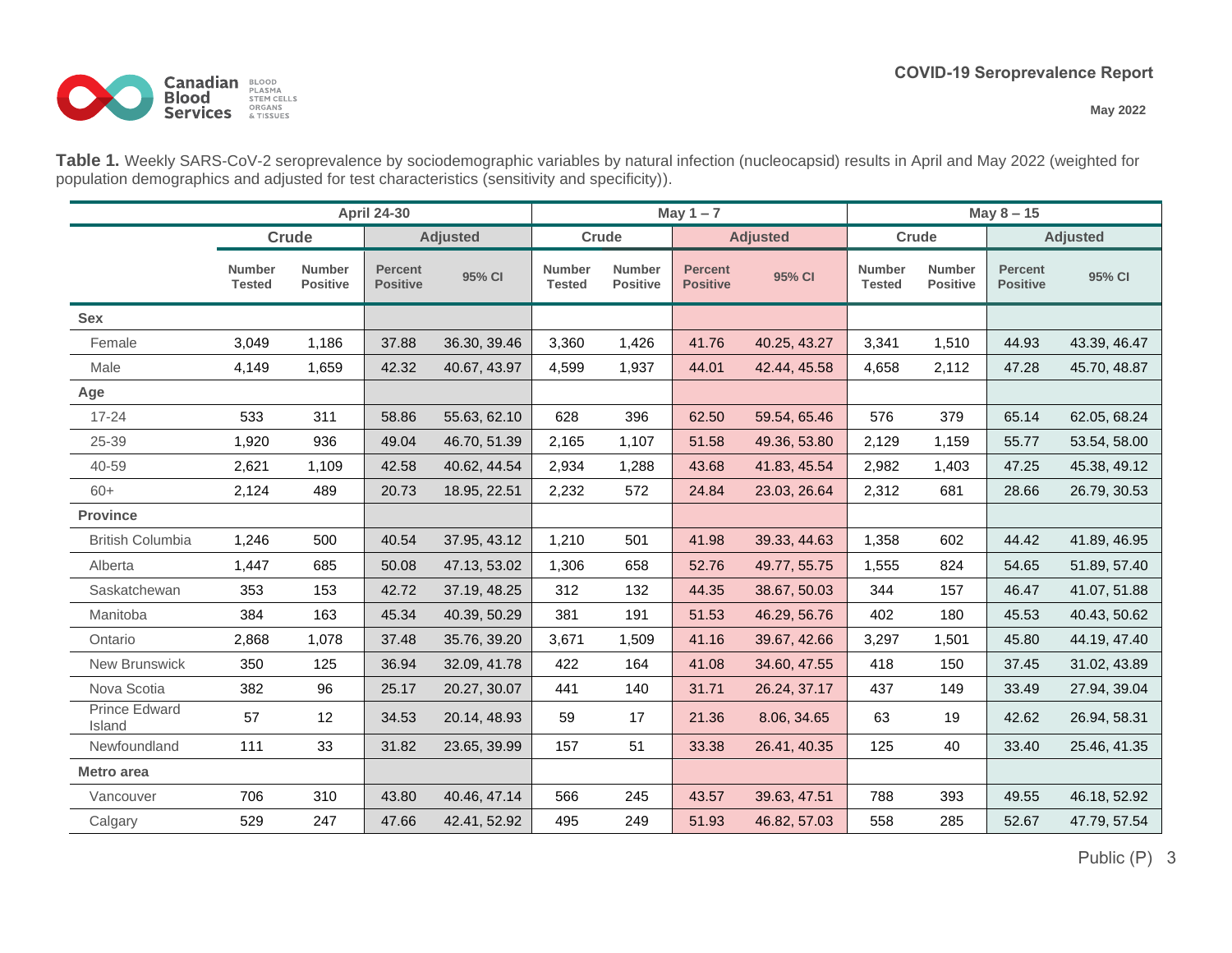

**May 2022**

| Edmonton                                    | 494   | 218   | 46.62 | 41.62, 51.63 | 457   | 214   | 50.20 | 45.25, 55.14 | 465   | 227   | 49.83 | 44.88, 54.78 |
|---------------------------------------------|-------|-------|-------|--------------|-------|-------|-------|--------------|-------|-------|-------|--------------|
| Ottawa                                      | 314   | 99    | 32.17 | 25.92, 38.41 | 350   | 101   | 27.67 | 22.40, 32.94 | 369   | 144   | 40.50 | 34.88, 46.13 |
| Toronto                                     | 1,076 | 434   | 40.07 | 37.46, 42.67 | 1,115 | 496   | 43.86 | 41.48, 46.24 | 1,066 | 516   | 47.30 | 44.80, 49.79 |
| Winnipeg                                    | 228   | 88    | 41.34 | 34.90, 47.77 | 258   | 104   | 41.23 | 34.95, 47.51 | 251   | 103   | 40.94 | 34.51, 47.36 |
| Ethnicity <sup>1</sup>                      |       |       |       |              |       |       |       |              |       |       |       |              |
| White                                       | 5,474 | 2,100 | 38.61 | 37.30, 39.92 | 6,034 | 2,450 | 41.16 | 39.90, 42.41 | 5,990 | 2,589 | 43.89 | 42.60, 45.17 |
| Indigenous                                  | 98    | 45    | 45.91 | 36.18, 55.64 | 109   | 49    | 42.74 | 33.94, 51.54 | 106   | 59    | 57.86 | 48.69, 67.03 |
| Asian                                       | 378   | 161   | 44.76 | 39.93, 49.58 | 414   | 180   | 42.81 | 38.33, 47.30 | 460   | 219   | 46.20 | 41.89, 50.51 |
| Other racialized<br>groups                  | 743   | 366   | 50.07 | 46.58, 53.57 | 854   | 475   | 56.08 | 52.88, 59.28 | 873   | 507   | 59.48 | 56.31, 62.65 |
| Social Deprivation <sup>2</sup>             |       |       |       |              |       |       |       |              |       |       |       |              |
| 1 (least deprived)                          | 1,361 | 567   | 41.99 | 39.37, 44.61 | 1,385 | 607   | 44.89 | 42.28, 47.50 | 1,516 | 733   | 48.49 | 45.96, 51.02 |
| $\sqrt{2}$                                  | 1,306 | 545   | 41.46 | 38.77, 44.14 | 1,584 | 713   | 45.01 | 42.56, 47.46 | 1,502 | 674   | 44.99 | 42.46, 47.52 |
| $\ensuremath{\mathsf{3}}$                   | 1,331 | 506   | 38.15 | 35.55, 40.76 | 1,469 | 563   | 38.57 | 36.08, 41.06 | 1,448 | 629   | 43.54 | 40.97, 46.12 |
| $\overline{4}$                              | 1,181 | 452   | 39.44 | 36.60, 42.28 | 1,289 | 543   | 44.12 | 41.39, 46.86 | 1,299 | 540   | 41.66 | 38.96, 44.36 |
| 5 (most deprived)                           | 1,195 | 439   | 37.17 | 34.39, 39.95 | 1,326 | 502   | 37.39 | 34.77, 40.01 | 1,329 | 612   | 46.17 | 43.47, 48.87 |
| <b>Material</b><br>Deprivation <sup>2</sup> |       |       |       |              |       |       |       |              |       |       |       |              |
| 1 (least deprived)                          | 1,951 | 731   | 37.16 | 34.94, 39.38 | 1,927 | 749   | 38.80 | 36.62, 40.97 | 1,901 | 788   | 41.95 | 39.67, 44.23 |
| $\overline{2}$                              | 1,561 | 616   | 40.04 | 37.58, 42.50 | 1,638 | 668   | 42.51 | 40.07, 44.96 | 1,809 | 837   | 46.91 | 44.57, 49.26 |
| $\ensuremath{\mathsf{3}}$                   | 1,292 | 506   | 39.53 | 36.86, 42.19 | 1,407 | 595   | 42.69 | 40.10, 45.28 | 1,501 | 728   | 49.06 | 46.51, 51.60 |
| 4                                           | 1,014 | 401   | 40.19 | 37.19, 43.19 | 1,257 | 541   | 42.41 | 39.70, 45.12 | 1,210 | 537   | 45.81 | 42.99, 48.62 |
| 5 (most deprived)                           | 556   | 255   | 45.94 | 42.04, 49.84 | 824   | 375   | 47.03 | 43.67, 50.39 | 673   | 298   | 45.78 | 42.05, 49.52 |
| <b>Total</b>                                | 7,198 | 2,845 | 40.04 | 38.90, 41.18 | 7,959 | 3,363 | 42.85 | 41.76, 43.94 | 7,999 | 3,622 | 46.08 | 44.97, 47.18 |

<sup>1</sup> In Week 1, self reported ethnicity was missing for 505 (7.0%) donors; Adjusted seroprevalence by the Nucleocapsid antibody assay was 34.26% (95% CI 30.07, 38.45). In Week 2, self reported ethnicity was missing for 548 (6.9%) donors; Adjusted seroprevalence by the Nucleocapsid antibody assay was 38.38% (95% CI 34.17, 42.59). In Week 3, self reported ethnicity was missing for 570 (7.1%) donors; Adjusted seroprevalence by the Nucleocapsid antibody assay was 43.83% (95% CI 39.69, 47.97).

<sup>2</sup> In Week 1, postal codes were missing for 824 (11.4%) of donors; Adjusted seroprevalence by the Nucleocapsid antibody assay was 42.61% (95% CI 39.15, 46.06). In Week 2, postal codes were missing for 906 (11.4%) of donors; Adjusted seroprevalence by the Nucleocapsid antibody assay was 48.91% (95% CI 45.66, 52.15). In Week 3, postal codes were missing for 905 (11.3%) of donors; Adjusted seroprevalence by the Nucleocapsid antibody assay was 48.38% (95% CI 45.11, 51.66).